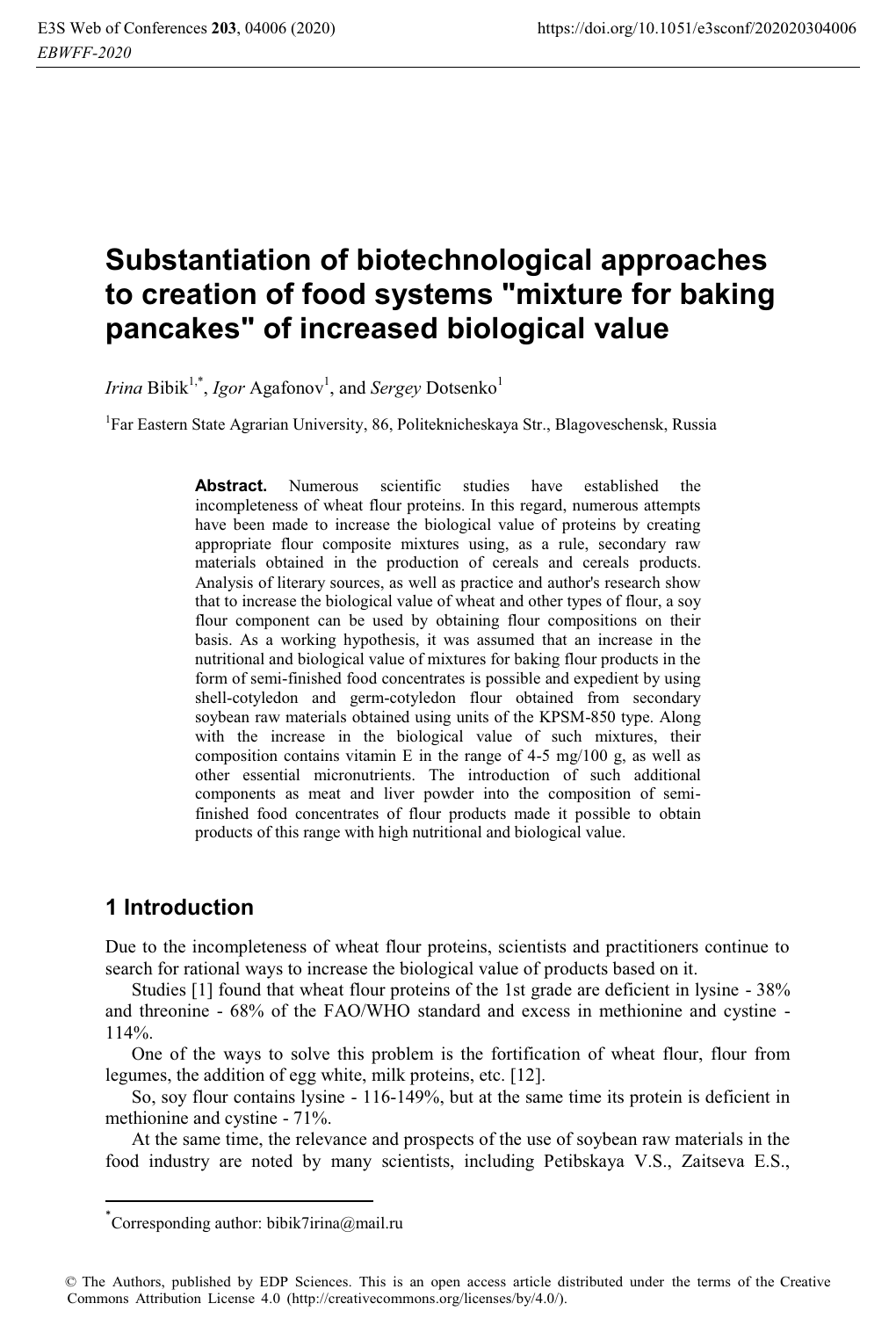Babich A.A., Begeulov M.Sh. [3 - 6].

There are also known numerous studies aimed at increasing the food and biological activity of wheat flour, mixtures based on it, as well as bakery products [7 - 14].

Thus, studies aimed at increasing the nutritional and biological value of composite mixtures based on wheat flour are an urgent problem that needs to be addressed.

The purpose of the research is to substantiate biotechnological approaches to increase nutritional and biological value in the form of mixtures for baking pancakes.

Research objectives:

1) substantiate biotechnological approaches to the use of soy and meat components of the required physical form, acceptable for their use in food concentrates such as "Baking Mixture";

2) give a comparative characteristic of the obtained food systems in the form of "Baking Mixture" in terms of biological value.

The results of studies to substantiate the possibility and feasibility of using the soy component in baking mixtures are shown in tables 1 - 3 [15].

#### **2 Materials and Methods**

The composition of chemical elements determines the nutritional value of grain crops, as well as products of its processing. Grains of beans, in particular soybeans and grains of cereals, although they belong to different genera, but have a significant amount of protein, which, in turn, directly affects the calorie content of food products obtained from them for both humans and animals.

Their number reaches up to sixty percent, which cannot be said about tuberous crops, which, in turn, contain quite a few valuable nutrients.

| Flour and<br>flour<br>compone<br>nts | Name of amino acids (NAA) |            |         |         |                                |           |                           |            |             |  |  |  |
|--------------------------------------|---------------------------|------------|---------|---------|--------------------------------|-----------|---------------------------|------------|-------------|--|--|--|
|                                      | Valine                    | Isoleucine | Leucine | Lysine  | $^+$<br>Methionine<br>cysteine | Threonine | Phenylalanine<br>tyrosine | Tryptophan | <b>ENAA</b> |  |  |  |
| FAO/WH<br>O<br>standard              |                           |            |         |         |                                |           |                           |            |             |  |  |  |
| $A\setminus S$                       | 5.0/100                   | 4.0/100    | 7.0/100 | 5.5/100 | 3.5/100                        | 4.0/100   | 6.0/100                   | 1.0/100    | 36/100      |  |  |  |
| Soy                                  |                           |            |         |         |                                |           |                           |            |             |  |  |  |
| $A\setminus S$                       | 5.9/118                   | 5.1/127    | 7.4/106 | 5.7/104 | 2.9/83                         | 3.9/98    | 7.5/125                   | 1.2/120    | 39.6/110    |  |  |  |
| Oatmeal                              |                           |            |         |         |                                |           |                           |            |             |  |  |  |
| A/S                                  | 4.7/95                    | 3.9/97     | 7.0/100 | 4.2/76  | 3.7/106                        | 3.5/87    | 9.1/152                   | 1.7/170    | 37.8/105    |  |  |  |
| $Sov-$<br>oatmeal                    |                           |            |         |         |                                |           |                           |            |             |  |  |  |
| A/S                                  | 5.2/104                   | 4.3/110    | 7.2/103 | 4.8/87  | 3.4/97                         | 3.7/90    | 8.5/141                   | 1.5/150    | 38.6/107    |  |  |  |

**Table 1.** Content of essential amino acids  $(A, g/100 g)$  and amino acid score (S,%) of flour proteins and flour binary compositions.

As a result of a large number of studies, it has been noticed that, in fact, their actual value is quite close to probable. Amino acids are found in all plant tissues and undoubtedly play a significant role in the metabolism. Almost all of them work as activators of enzymes and vitamins. The composition of amino acids affects the quality of human food and animal feed. A defect in amino acids, especially in irreplaceable ones, causes serious illness in humans and animals. Amino acids are considered the end product of protein breakdown in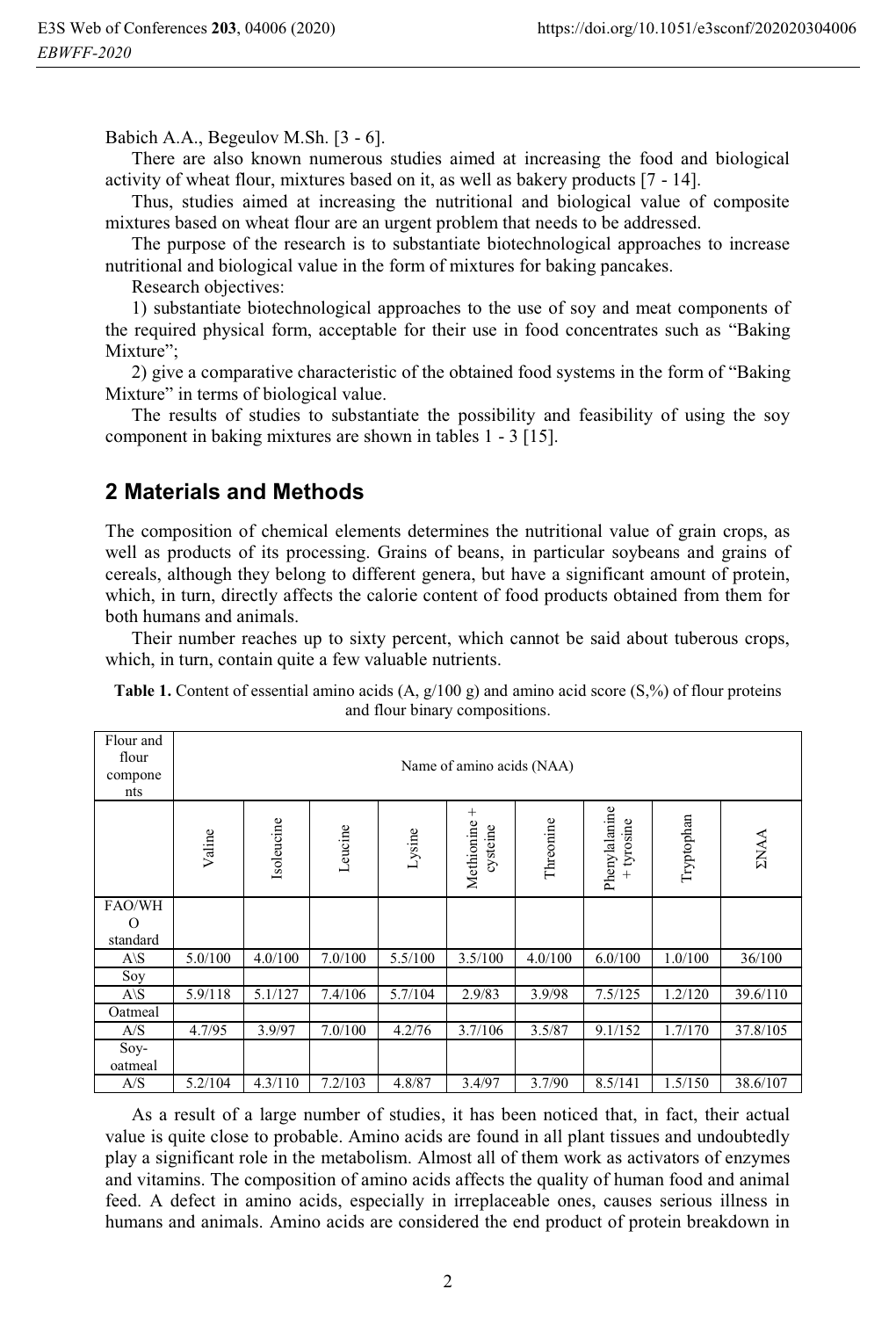the digestive tract. They work as the structural material for the formation of proteins in the human and animal body. Studies have shown that the inaccessibility or defect of essential amino acids in food leads to a violation of the metabolism (negative nitrogen balance), a stop of protein regeneration in the body, loss of appetite, pathological changes in the nervous system, organs of internal secretion, blood composition, enzyme systems, etc. A person's daily need for essential amino acids (according to F.M. Prutskov et al.) (in g): lysine - 3–5.2, valine - 3.8–4, leucine - 4–9, isoleucine - 3-4, methionine - 2-4, threonine - 2-3.5, tryptophan - 1-1.1, phenylalanine - 2-4.4. Eight amino acids - valine, isoleucine, leucine, lysine, methionine, threonine, tryptophan, and phenylalanine are indispensable and if at least one of their proteins is not available, protein synthesis is not feasible. Of these, more important amino acids are lysine, methionine and tryptophan. For example, they limit the introduction of other amino acids for the synthesis of a protein molecule.

| Flour<br>and<br>flour<br>compo<br>nents | Name of amino acids (NAA) |            |          |         |                          |           |                             |            |                |  |  |  |
|-----------------------------------------|---------------------------|------------|----------|---------|--------------------------|-----------|-----------------------------|------------|----------------|--|--|--|
|                                         | Valine                    | Isoleucine | Leucine  | Lysine  | Methionine +<br>cysteine | Threonine | Phenylalanine<br>+ tyrosine | Tryptophan | <b>ZNAA</b>    |  |  |  |
| Rice                                    |                           |            |          |         |                          |           |                             |            |                |  |  |  |
| A/S                                     | 6.0/120                   | 3.3/82     | 6.2/88   | 2.6/47  | 4.24/121                 | 2.4/60    | 6.6/110                     | 1.0/100    | 29.2/81.1      |  |  |  |
| Soybe<br>an-rice                        |                           |            |          |         |                          |           |                             |            |                |  |  |  |
| A/S                                     | 5.96/112                  | 4.02/100   | 6.68/96  | 3.84/55 | 3.7/104.5                | 3.0/75    | 7.0/116                     | 1.0/106    | 35.54/98.<br>7 |  |  |  |
| Corn                                    |                           |            |          |         |                          |           |                             |            |                |  |  |  |
| A/S                                     | 4.2/83                    | 3.1/78     | 12.8/183 | 2.5/45  | 2.9/83                   | 2.5/61    | 8.4/140                     | 0.7/67     | 37.1/102.<br>7 |  |  |  |
| Soybe<br>an-<br>corn                    |                           |            |          |         |                          |           |                             |            |                |  |  |  |
| A/S                                     | 4.9/97                    | 3.9/98     | 10.7/152 | 3.8/68  | 3.4/96                   | 3.0/76    | 8.0/134                     | 0.9/88     | 38.6/105       |  |  |  |

**Table 2.** Content of essential amino acids  $(A, g / 100 g)$  and amino acid score  $(S, %)$  of flour proteins and flour binary compositions.

Analysis of the data presented in tables 1 - 3 shows that composite mixtures have a higher biological value.

Despite the not so high content of methionine+cysteine in soy flour, lysine and threonine in oat and soybean flour, lysine and threonine in soy rice flour, lysine, threonine and tryptophan in soybean corn flour, lysine and threonine in soybean wheat and rye flour, one should not underestimate their nutritional value.

At the same time, beef of the 1st category also has an excess content of lysine, as well as the methionine+cysteine complex. Amino acid score: 151% for lysine and 108% for methionine+cysteine, respectively [2].

Thus, the creation of food products based on these components in the form of dry mixtures will allow realizing the effect of mutual enrichment of plant proteins that are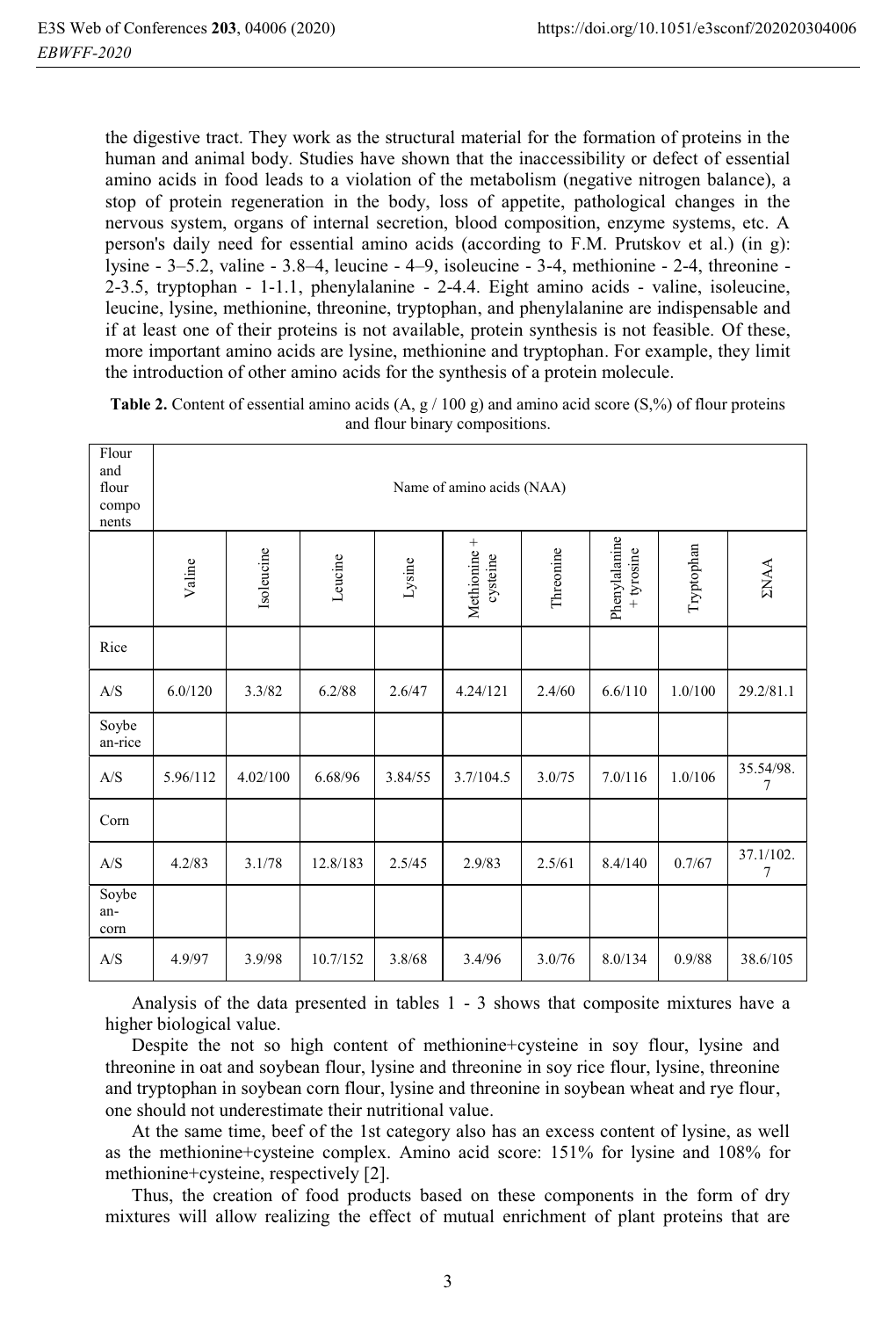complementary to each other in the content of limiting amino acids.

At the next stage of research, biotechnological approaches were implemented to obtain innovative products - shell-cotyledon and germ-cotyledon soy flour from secondary soybean raw materials, prepared using the KPSM-850 equipment set [15, 16].

| Flour and              |                           |            |          |          |                            |           |                              |            |             |  |  |  |  |
|------------------------|---------------------------|------------|----------|----------|----------------------------|-----------|------------------------------|------------|-------------|--|--|--|--|
| flour                  | Name of amino acids (NAA) |            |          |          |                            |           |                              |            |             |  |  |  |  |
| components             |                           |            |          |          |                            |           |                              |            |             |  |  |  |  |
|                        | Valine                    | Isoleucine | Leucine  | Lysine   | +<br>Methionine<br>cysteme | Threonine | Phenylalanın<br>tyrosme<br>O | Tryptophan | <b>ENAA</b> |  |  |  |  |
| Buckwheat              |                           |            |          |          |                            |           |                              |            |             |  |  |  |  |
| flour<br>A/S           | 5.2/107                   | 4.3/107    | 7.0/100  | 5.1/93   | 6.0/171                    | 4.0/100   | 9.0/150                      | 1.2/120    | 41.8/116.1  |  |  |  |  |
| Soy                    |                           |            |          |          |                            |           |                              |            |             |  |  |  |  |
| buckwheat<br>flour     |                           |            |          |          |                            |           |                              |            |             |  |  |  |  |
| A/S                    | 5.5/111                   | 4.4/111    | 7.1/102  | 5.3/97   | 4.7/136                    | 3.9/99    | 8.4/140                      | 1.2/120    | 42.3/117.6  |  |  |  |  |
| Wheat flour            |                           |            |          |          |                            |           |                              |            |             |  |  |  |  |
| A/S                    | 5.5/110                   | 5.3/132    | 8.1/116  | 2.6/48   | 4.0/114                    | 3.18/80   | 8.8/146                      | 1.2/120    | 38.7/107.6  |  |  |  |  |
| Soybean<br>wheat flour |                           |            |          |          |                            |           |                              |            |             |  |  |  |  |
| A/S                    | 5.6/113                   | 5.22130    | 7.8/112  | 3.8/70   | 3.56/102                   | 3.47/86   | 8.30/136                     | 1.2/120    | 39.2/109.1  |  |  |  |  |
| Rye flour              |                           |            |          |          |                            |           |                              |            |             |  |  |  |  |
| A/S                    | 4.5/91.4                  | 3.6/90     | 6.2/88.5 | 3.7/67.2 | 3.8/108.5                  | 3.2/80    | 7.2/120                      | 1.2/120    | 33.5/92.9   |  |  |  |  |
| Soybean<br>rye flour   |                           |            |          |          |                            |           |                              |            |             |  |  |  |  |
| A/S                    | 5.1/102                   | 4.2/105    | 6.7/95.4 | 4.8/88.2 | 3.4/98.2                   | 3.5/93    | 7.3/122                      | 1.2/120    | 36.2/100.7  |  |  |  |  |

**Table 3.** Content of essential amino acids  $(A, g / 100 g)$  and amino acid score  $(S, %)$  of flour proteins and flour binary compositions.

The expediency of using soy casing in the form of a biological additive in flour systems was proved by the author of works [17, 18].

At the same time, the beef component in the form of meat and liver powder was obtained by preliminary blanching of raw materials, preparation of minced meat in grinder and its subsequent drying in the ESPIS-4-Universal unit with additional disintegration of the dried minced meat by blending.

On the basis of the obtained components, basic wheat-soy-meat compositions were formed by mixing in accordance with two options:

- with shell-cotyledon soy flour - 25% protein content;

- with germ-cotyledon soy flour - 48.25% protein content.

#### **3 Results**

The recipe of the formed mixtures for baking pancakes is presented in table 4, and their comparative characteristics in terms of biological value are presented in table 5.

Using "Home-style pancake mixture" in food preparation will significantly reduce the amount of traditional raw materials, but at the same time enrich the food with valuable food substances. This is becoming more relevant due to the increase in the acreage of soybeans in our country from year to year. In this regard, there is no shortage of soybean raw materials despite its large shipments outside Russia. The proposed additive is even more preferable due to the use of waste fractions of raw materials.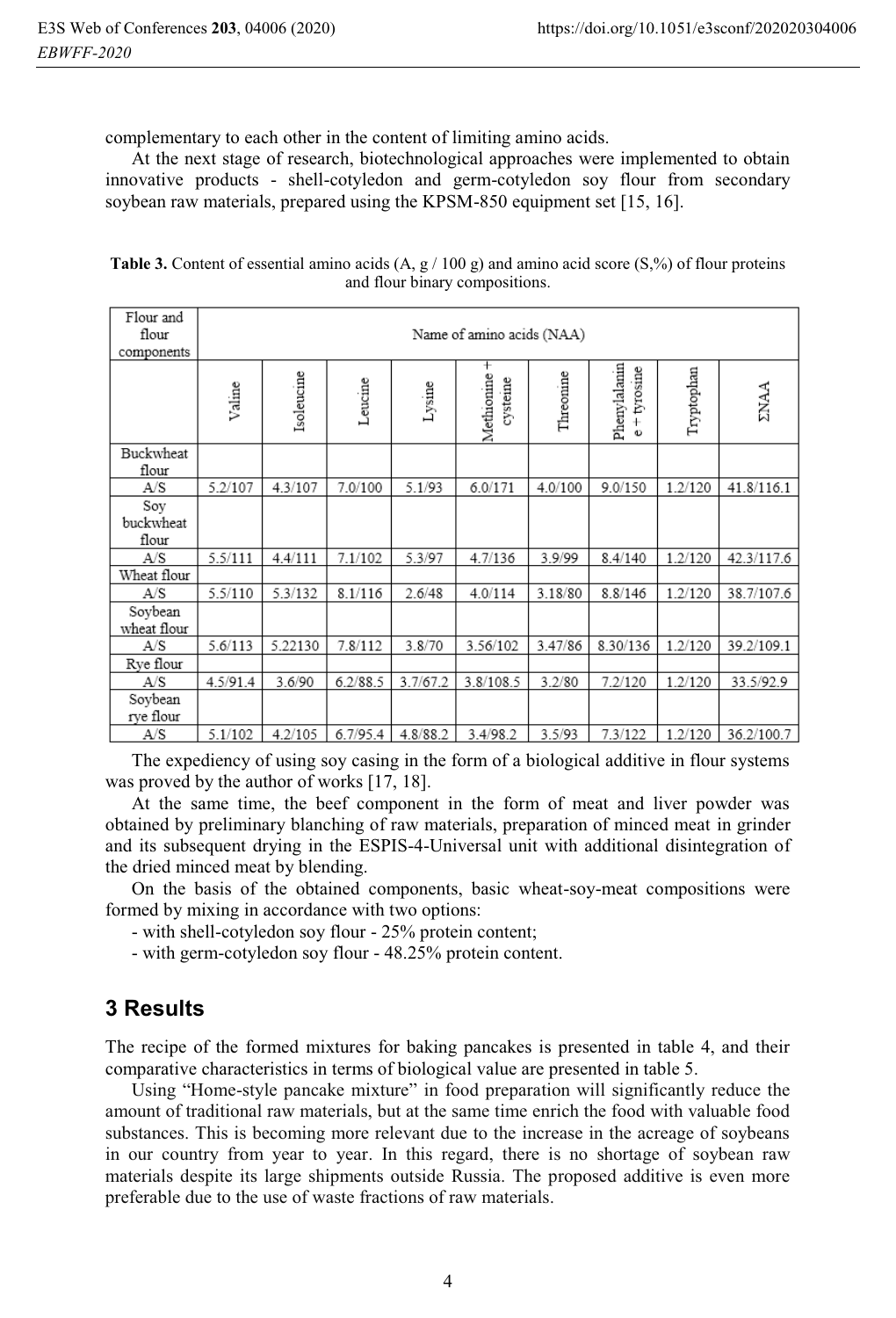| Content<br>by<br>option                       | Pancake mixture ingredients |                                                                                                                     |       |      |     |                          |                          |        |          |      |                 |             |
|-----------------------------------------------|-----------------------------|---------------------------------------------------------------------------------------------------------------------|-------|------|-----|--------------------------|--------------------------|--------|----------|------|-----------------|-------------|
|                                               | Wheat baking<br>flour       | cotyledon flour<br>cotyledon flour<br>Powdered milk<br>Soybean germ-<br>Soybean shell-<br>Meat powder<br>Egg powder |       |      |     | (beef)                   | Liver powder             | Ginger | Turmeric | Salt | soda<br>Baking: | Citric acid |
| Mixture<br>for<br>baking<br>pancakes<br>No.1  | 38.78                       | 25.0                                                                                                                |       | 1.15 | 3.0 | 30                       | $\overline{\phantom{a}}$ | 0.01   | 0.01     | 1.5  | 0.3             | 0.2         |
| Mixture<br>for<br>baking<br>pancakes<br>No. 2 | 32.38                       | $\overline{\phantom{a}}$                                                                                            | 30.43 | 1.6  | 3.6 | $\overline{\phantom{0}}$ | 30                       | 0.01   | 0.01     | 1.5  | 0.3             | 0.2         |

**Table 4.** The recipe for the mixture for baking pancakes.

**Table 5.** Comparative characteristics of proteins of mixtures for baking pancakes by the content of essential amino acids  $(A, g / 100 g)$  and amino acid score  $(S, %)$ .

|                      |         |            |         |         | Name of amino acids (NAA) |           |                              |            |             |
|----------------------|---------|------------|---------|---------|---------------------------|-----------|------------------------------|------------|-------------|
|                      | Valine  | Isoleucine | Leucine | Lysine  | Methionine<br>cysteme     | Threonine | Phenylalani<br>tyrosine<br>å | Tryptophan | <b>ENAA</b> |
| By FAO/<br>WHO scale |         |            |         |         |                           |           |                              |            |             |
| $A \setminus S$      | 5.0/100 | 4.0/100    | 7.0/100 | 5.5/100 | 3.5/100                   | 4.0/100   | 6.0/100                      | 1.0/100    | 36.0/100    |
| By recipe<br>No. 1   |         |            |         |         |                           |           |                              |            |             |
| Α                    | 13.9    | 6.3        | 8.2     | 5.9     | 3.92                      | 3.89      | 9.0                          | 1.1        | 52.6        |
| S                    | 213.6   | 157.5      | 117.1   | 107.3   | 112                       | 97.2      | 156.6                        | 110        | 146.1       |
| By recipe<br>No. 2   |         |            |         |         |                           |           |                              |            |             |
| Α                    | 12.6    | 7.8        | 9.9     | 8.9     | 4.62                      | 4.83      | 9.8                          | 1.25       | 59.7        |
| S                    | 210     | 195        | 141.1   | 161.8   | 132                       | 120.7     | 163.3                        | 125        | 165.8       |

## **4 Discussion**

Analysis of the data given in table 5 shows that the proposed products differ significantly from traditional raw materials in terms of the content of essential amino acids, and "Homestyle pancake mixture" (TU-91-95-002-0094332-2004) can be used to prepare products with high biological values.

Particularly noteworthy is the fact that the amount of essential amino acids and the amino acid score content in both recipes increased significantly. This is especially pronounced for an essential amino acid like valine.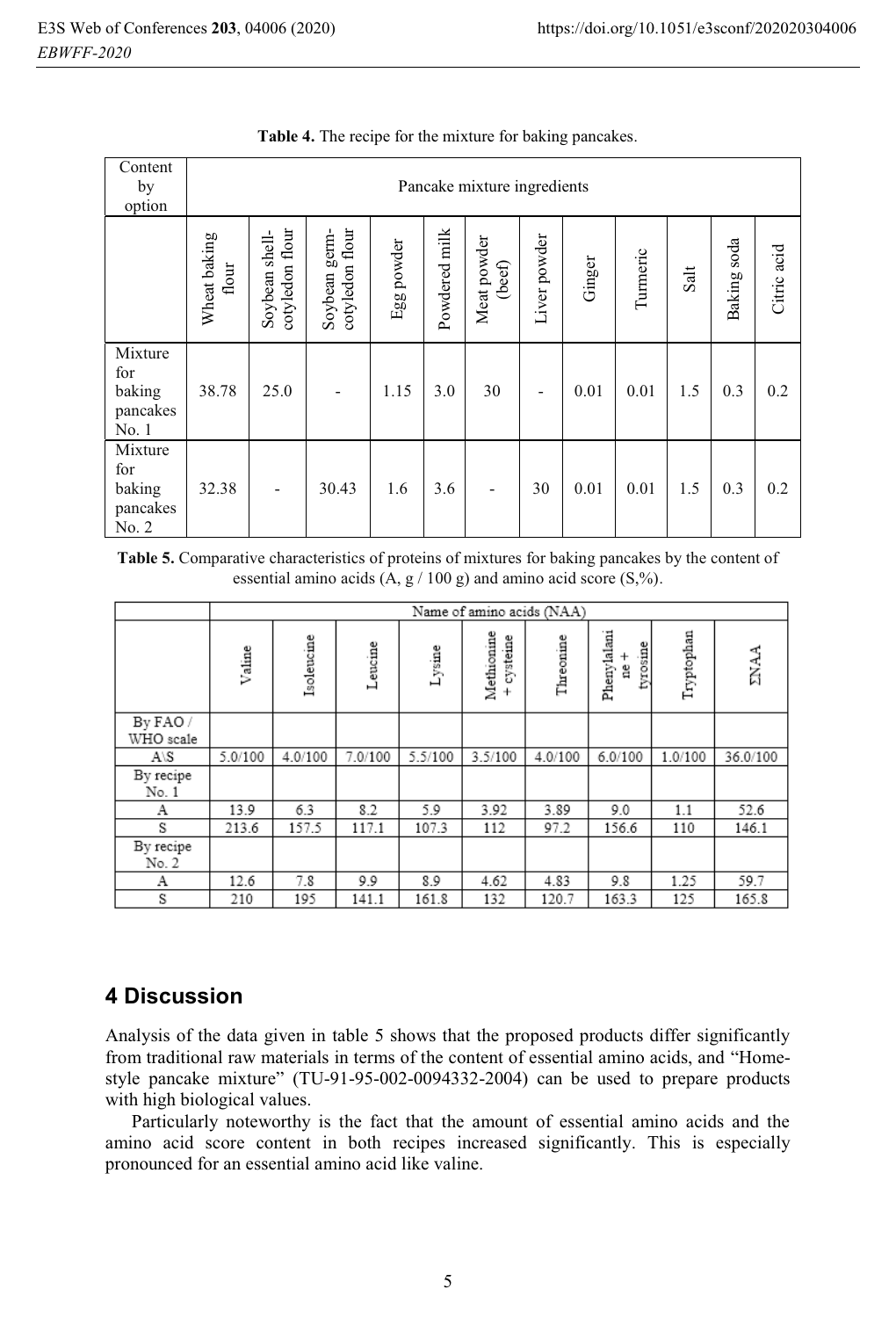In addition, the use of shell-cotyledon and germ-cotyledon compositions in mixtures for baking pancakes according to the developed recipe makes it possible to enrich finished products with vitamin E and other micronutrients contained in soybean fat.

On the basis of the research carried out and the data obtained, technical documentation was developed in the form of an industry standard of the Far Eastern State Agrarian University for innovative products. The method for obtaining these products is protected by a patent for an invention, and therefore has significant novelty [19].

It is also proposed to use modified soybean flour in functional food systems.

It was obtained on the basis of a soy-ginger suspension, the production of which was carried out by preliminary soaking of soy seeds and fresh ginger particles at a ratio of 1:1 in a mineralized aqua environment.

A soy-citrus suspension was prepared in a similar way using crushed citrus peel.

The result of the research was the study of the processes of soy protein extraction and its precipitation in suspensions - soy-ginger and soy-citrus protein-carbohydrate dispersed system.

As a result of numerous studies, the following was revealed that more indicative in terms of obtaining and isolating protein components and other physiologically active substances from soybean seeds is their extraction process from pre-germinated soybean seeds to a specific seedling length. An additional positive effect on the process is caused by the use of mineralized water and the germination process itself, leading to a significant increase in the content of vitamin C in the product.

The introduction of a berry-acid ensemble as a coagulant, which is a natural precipitant, also allows further use of whey for the production of fortified drinks and obtaining a colored protein-carbohydrate coagulum, which has important concentrations of physiologically functional food ingredients in the form of vitamins and flavonoids.

In this regard, when studying the process of protein coagulation, it was found that many of the arising protein particles depend on the intense acidity of the aqueous fraction, the concentration of dry substances in the solution of the berry-acid ensemble, and also the temperature of the dispersed medium - a soy protein-vitamin suspension.

Three factors were identified as the main ones in the process of mathematical processing for obtaining flour: the mass fraction of the additive (ginger and citrus peel) –  $M_F$ % (X<sub>1</sub>); diameter of granules - d<sub>G</sub>, mm (X<sub>2</sub>); drying temperature - t, °C (X<sub>3</sub>).

The organoleptic assessment is also a criterion for optimization.

As a result of exploratory experiments, the main levels of variation of the indicated factors were determined.

Table 6 shows the process factors and levels of their variation.

|                     | Variation factors | Variation levels |                        |  |  |  |
|---------------------|-------------------|------------------|------------------------|--|--|--|
| $X_1/M_{\rm E}$ , % | $X_2/d_G$ , MM.   |                  |                        |  |  |  |
| 50.0                |                   | 80.0             | Main $(m)$             |  |  |  |
|                     | O                 | 20.0             | Variation interval (E) |  |  |  |

**Table 6.** Factors and levels of variation for the flour production process.

Repeatedly conducted tastings helped to find out that the obtained characteristics of modified soybean flour have optimal external data and pleasant color. Good taste and aroma properties were confirmed by tasting.

As a result of detailed research, the best recipe was achieved, as well as characteristics and modes of the process for obtaining modified soy-ginger and soy-citrus flour, and a manufacturing technology was proposed.

The proposed additive in the form of soy-protein-carbohydrate flour must fully meet the claims of both consumers and manufacturers and be developed according to technical documentation, which is approved in a certain manner with the strictest observance of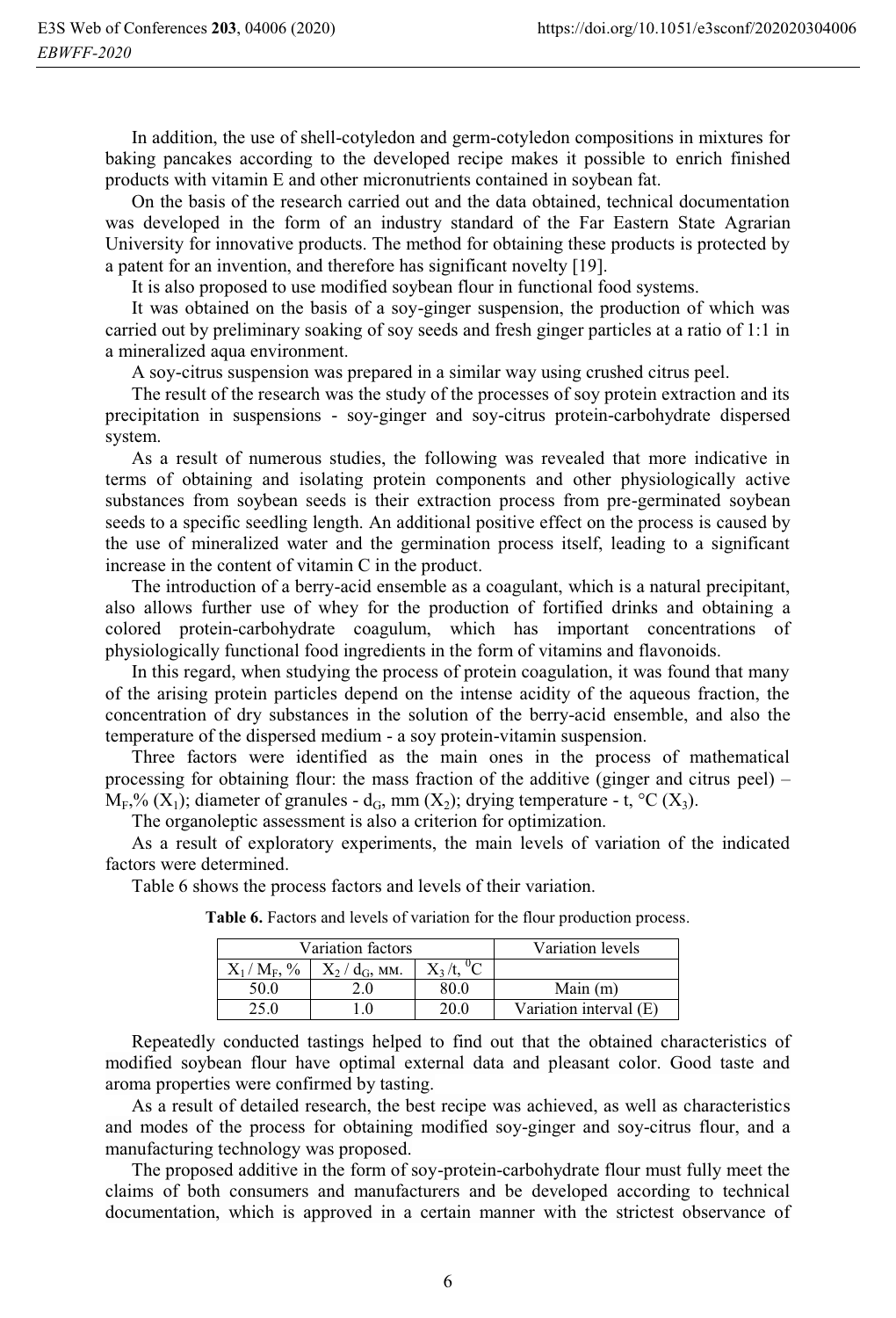generally accepted sanitary norms and rules provided in this regard for all companies in the food industry.

Table 7 shows data on the chemical composition and energy value of modified soybean flour.

**Table 7.** Biochemical composition and energy value of the additive in the form of modified soybean flour.

|                                    | Mass fraction of basic<br>substances, % |          |      |               |       |                         | Vitamins, mg/100 g |     |                                      |                                             |
|------------------------------------|-----------------------------------------|----------|------|---------------|-------|-------------------------|--------------------|-----|--------------------------------------|---------------------------------------------|
| Product                            | water                                   | proteins | fats | carbohydrates | fiber | s<br>substanc<br>minera | O                  | 凹   | 5<br>terms<br>rutin<br>Bioflay<br>.크 | alue,<br><b>b</b><br>Energ<br>ᡂ<br><u>ت</u> |
| Protein-vitamin-carbohydrate flour |                                         | 20       | Ω    | 41            | 19.1  | 8                       | 100.00             | 5.8 | 24.3                                 | 371.2                                       |

The presented additive in the form of soy-protein-carbohydrate flour must meet the requirements of consumers in terms of physical and chemical parameters. The indicators are as follows:

- moisture content of the modified flour is no more than 10%, which guarantees longterm storage of the product;

- protein content is significant, specifically, not less than 19%;
- fat content no more than 5%,
- additive contains a significant amount of carbohydrates 56.4%;
- minerals in it no more than 4.2%.

The energy value of the additive is calculated, which is 371 kcal/100 g. The passage through sieve No. 43 is determined, which was at least 70%.

### **5 Conclusion**

The possibility and expediency of increasing the biological value of food systems based on wheat flour in the form of a mixture for baking pancakes by using shell-cotyledon and germ-cotyledon flour from secondary soybean raw materials, as well as beef meat and liver powder concentrates, has been proved.

It was found that the proposed food concentrate of flour products "Mixture for baking pancakes" has an increased biological value in comparison with traditional counterparts and contains vitamin E in an amount of  $4-5$  mg/ $100$  g.

These scientifically grounded biotechnological approaches in the form of formalized industry standards of the Far Eastern State Agrarian University can be recommended to manufacturers of semi-finished food concentrates of flour products "Mixture for baking pancakes "Armeyskiye".

#### **References**

- 1. V.B. Tolstoguzov, New forms of protein food, 303 (1987)
- 2. V.N. Gulyaev, V.I. Kondratyev, T.S. Zakharenko, *Technology of cereal concentrates and others* 200 (1989)
- 3. V.S. Petibskaya Soybean: chemical composition and use "Polygraph-YUG", 432 (2012)
- 4. E.S. Zaitseva *Soy is the food of the future Bread products*, **7**, 46 47 .(2005)